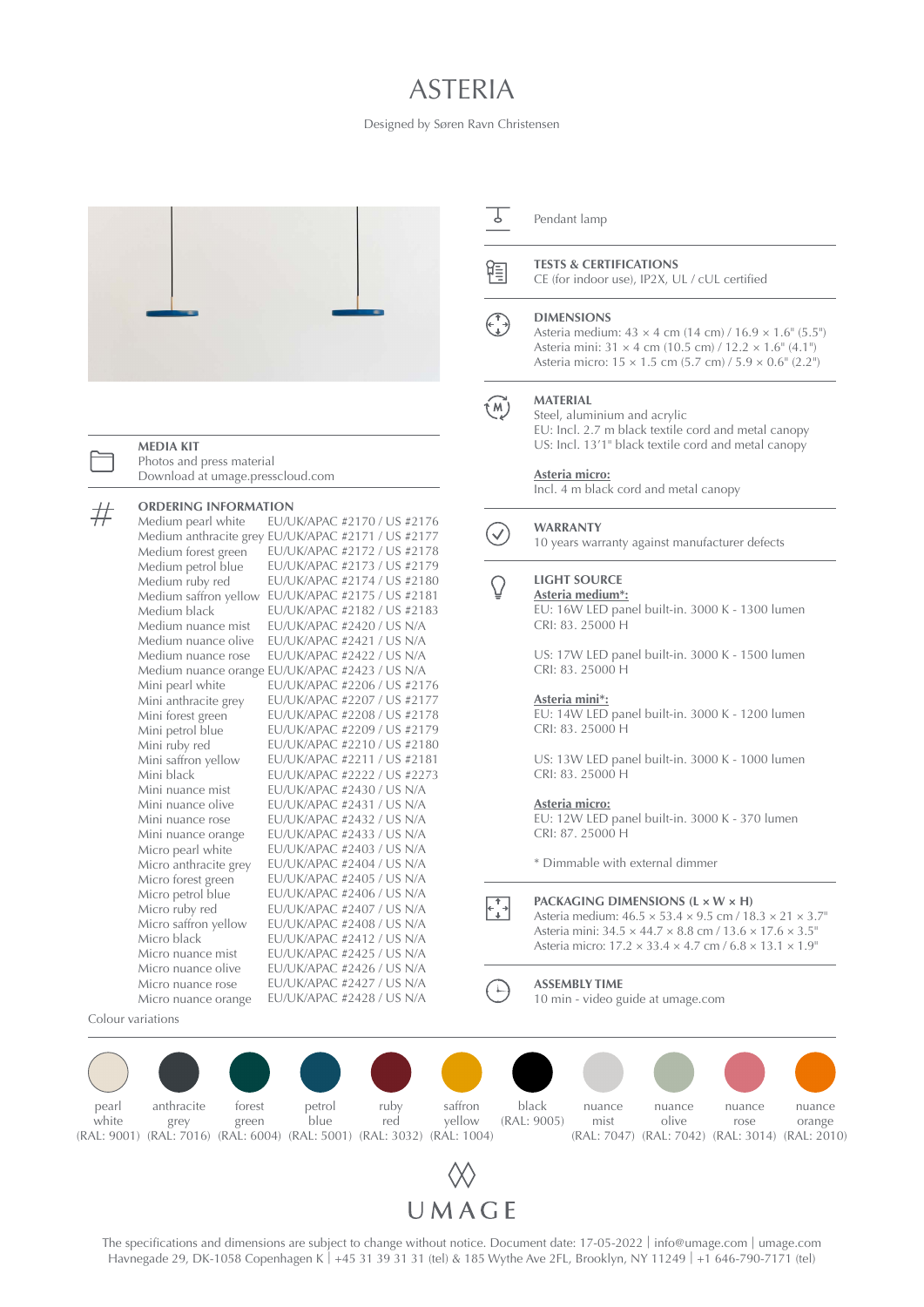## ASTERIA

Designed by Søren Ravn Christensen



## **AIM FOR THE STARS WITH ASTERIA**

Born at the crossroads of design, technology and craftsmanship, this lamp incorporates built-in LED lights into a sleek, minimalist shape, echoing a design from the future and for the future. Asteria is ideal above the kitchen counter or the dining table and goes well in pairs of two.

*Find more info on our website umage.com*

**RECOMMENDED ACCS.** Asteria Micro cluster #2409

EU: Medium EU: Mini US: Medium US: Mini



\* For recommended external dimmers, go to [umage.presscloud.com](http://umage.presscloud.com)



The specifications and dimensions are subject to change without notice. Document date: 17-05-2022 | info@umage.com | umage.com Havnegade 29, DK-1058 Copenhagen K | +45 31 39 31 31 (tel) & 185 Wythe Ave 2FL, Brooklyn, NY 11249 | +1 646-790-7171 (tel)